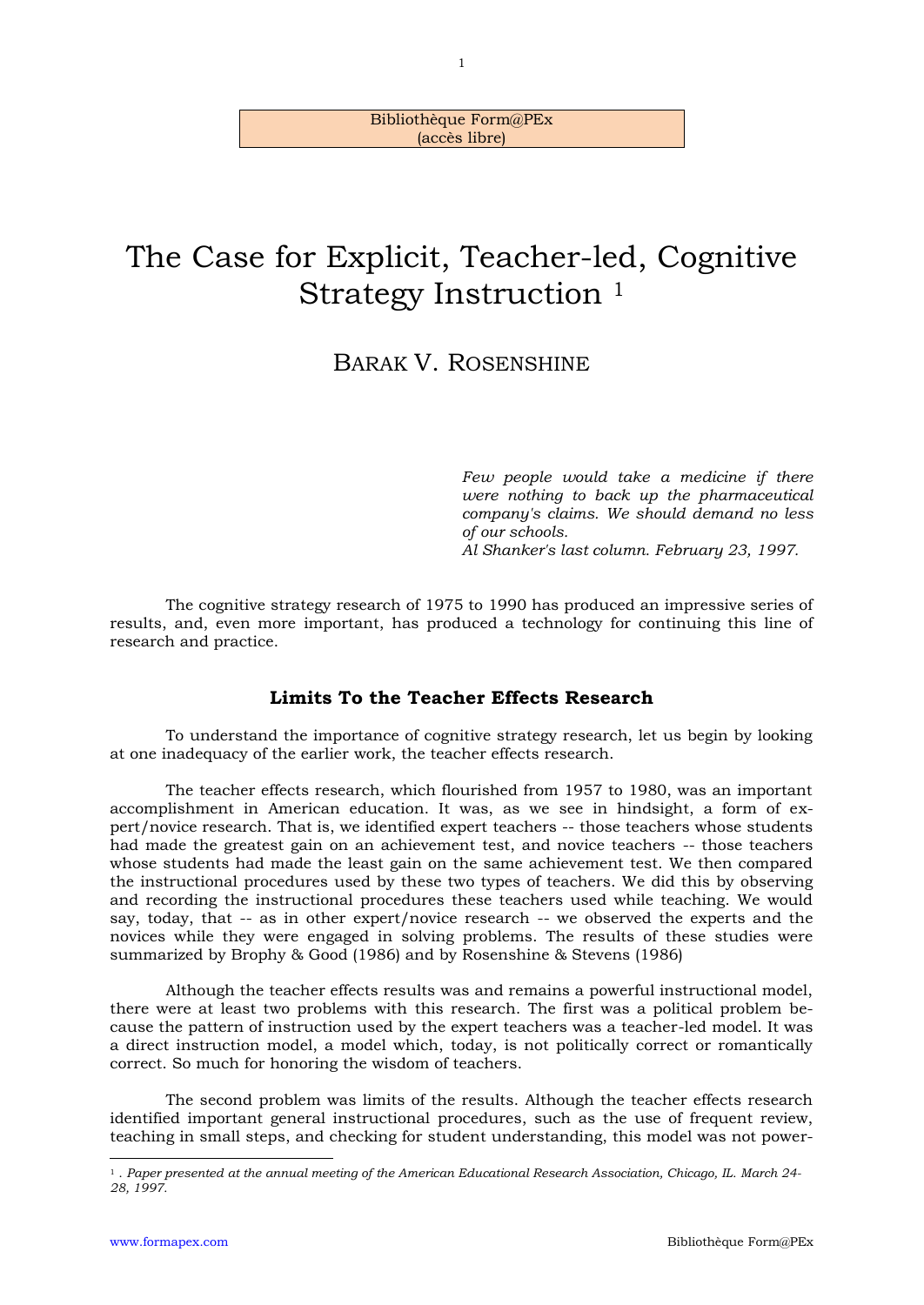ful enough to answer instructional questions such as how does one teach reading comprehension or how does one teach writing.

Put another way, the concepts from the teacher effects research were very useful when we could break a task into series of explicit steps, guide student practice on those steps, and provide support, feedback, and practice to enable students to respond at a high level of success. But the concepts from the teacher effects research seemed less useful for teaching tasks that could not be broken into explicit steps, tasks such a reading comprehension, writing, mathematical and scientific problem solving.

# **The Cognitive Strategies Research**

For teaching these "higher" tasks, a new line of research began in the 1970's and flourished in the 1980's: cognitive strategy instruction. The apparent first use of the term cognitive strategies was in 1976 when Robert Gagne and Ellen Weinstein each began to use the term, Gagne in reference to problem solving (Gagne, 1977, p. 143) and Weinstein in reference to study strategies.

During the 1970's and 1980's there was an enormous period of research on developing and testing cognitive strategies in a wide range of areas: reading comprehension, mathematical problem solving, writing, science problem solving, and study skills. The results of this research are ably summarized in a number of volumes (see Gall et al., 1990; Hyerle, 1996; Lapp, Flood, & Farnan, 1989; Pressley, Woloshyn et al., 1995; Scheid, 1993; and Wood, Woloshyn, & Willoughby, 1995). I consider the cognitive strategy research to be an enormous accomplishment, particularly because this research is primarily based on intervention studies in which student learning has been the outcome measure.

There are two important, related instructional contributions that emerged from this research: the concrete prompts, and the instructional scaffold.

#### **Procedures for Developing Concrete Prompts**

In practice, the cognitive strategy approach did not focus on algorithms, on teaching students to use a specific series of steps not on a specific series of steps. Rather, the emphasis was on heuristics, on providing students with guides that support their efforts. A concept map is such a heuristic or guide. The words "who", "what," and "where", words that help students generate questions is such a guide. The Kintsch and van Dijk (1978) procedures for developing a summary are a heuristic. Scardamalia and Bereiter (1985) have called these heuristics "procedural facilitators," and my midwestern students have preferred the shorter term "concrete prompts." (This being social science, there is, of course, an overlap between the terms heuristics and cognitive strategies). These prompts, these guides, that are given to the students to help them develop a specific strategy, are a major component of cognitive strategy instruction.

In practice, these guides have been developed in two ways. Most of the time, these concrete prompts have been *invented* by the developers. The study skill strategies, and the cognitive maps, are inventions. The most famous of the reading comprehension strategies -- teaching students to generate questions by using words such as "who," "what," and "where" -- is an invention.

A second approach to developing these heuristics or concrete prompts is to study and identify the strategies that experts use, and then teach these strategies to the students. Expert strategies have been identified by presenting experts with problems to solve, and asking them to think aloud as they attempted to solve the problems. For example, Kintsch and van Dijk (1978) studied the processes experts were using to summarize text. A number of investigators then taught these cognitive strategies to novices, usually with successful results.

The best example of the use of experts' strategies to develop concrete prompts was the study by Bereiter and Bird (1985). In their study, they presented difficult and ambiguous reading passages to expert readers and then asked the readers to think aloud. Bereiter and Bird then developed a program based on the strategies the experts used, and they taught these strategies to one group of average readers. At the end of the study, the trained readers sig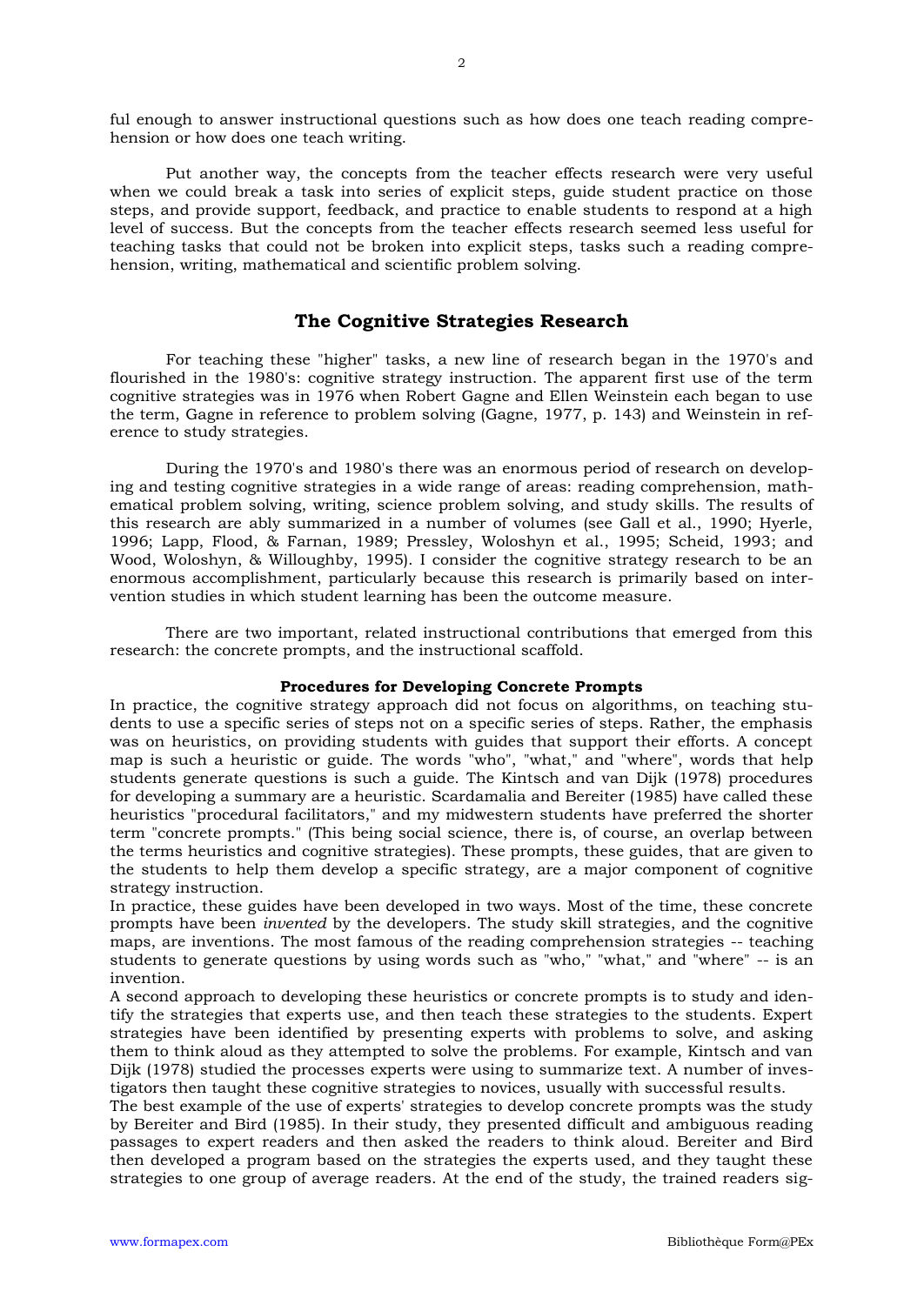nificantly outperformed the control students on a standardized test in reading. These same guides are currently being used in Val Anderson's (1991) reading program for teen-age problem readers, and her program has obtained similar significant results on standardized tests.

#### **Procedures for Teaching Cognitive Strategies**

Once the concrete prompts have been invented or identified, what are the specific instructional procedures one can use to *teach* students to use these heuristics or concrete prompts? The best review on how to teach cognitive strategies was written by Collins Brown and Newman (1989). In that review, they abstracted the procedures used in four major studies and presented their findings on instructional procedures such as modeling, thinking aloud, scaffolding, and coaching. Other summaries of the instructional procedures for teaching cognitive strategies appear in my work with Carla Meister (Rosenshine & Meister, 1994, 1996).

The essence of these instructional procedures is "scaffolding". One does not direct the learner, as one can do when teaching an algorithm, but rather, one *supports* or scaffolds the learner as they develop internal structures. Providing concrete prompts, modeling their use, thinking aloud, and guiding practice are all examples of scaffolding. A summary of the instructional procedures for teaching cognitive strategies that were identified by Collins, Brown, and Newman and by Carla Meister and me is contained in Table 1.

# **Table 1 Instructional Procedures Used in Cognitive Strategy Instruction**

#### **1. Concrete Prompts**

concrete prompts provide cue cards provide checklists

#### **2. Instructional Procedures**

model using the strategy think aloud start with simplified material complete part of the task for the students present material in small steps anticipate student errors and difficult areas provide models of expert work suggest fix-up strategies increase student's responsibility

#### **Results With Teaching Cognitive Strategies**

How effective has this research been? Meister and I attempted to summarize the results of some of the cognitive strategy studies in reading. We looked at 23 studies where summarization alone was taught, 17 studies where question-generation alone was taught, and 16 reciprocal teaching studies where two or more strategies were taught, which usually included both summarization and question-generation. The results are presented in Table 2. Separate results are given for studies in which a standardized test in reading was used, studies where a short-answer or multiple-choice test was used, and studies where a summarization test was used.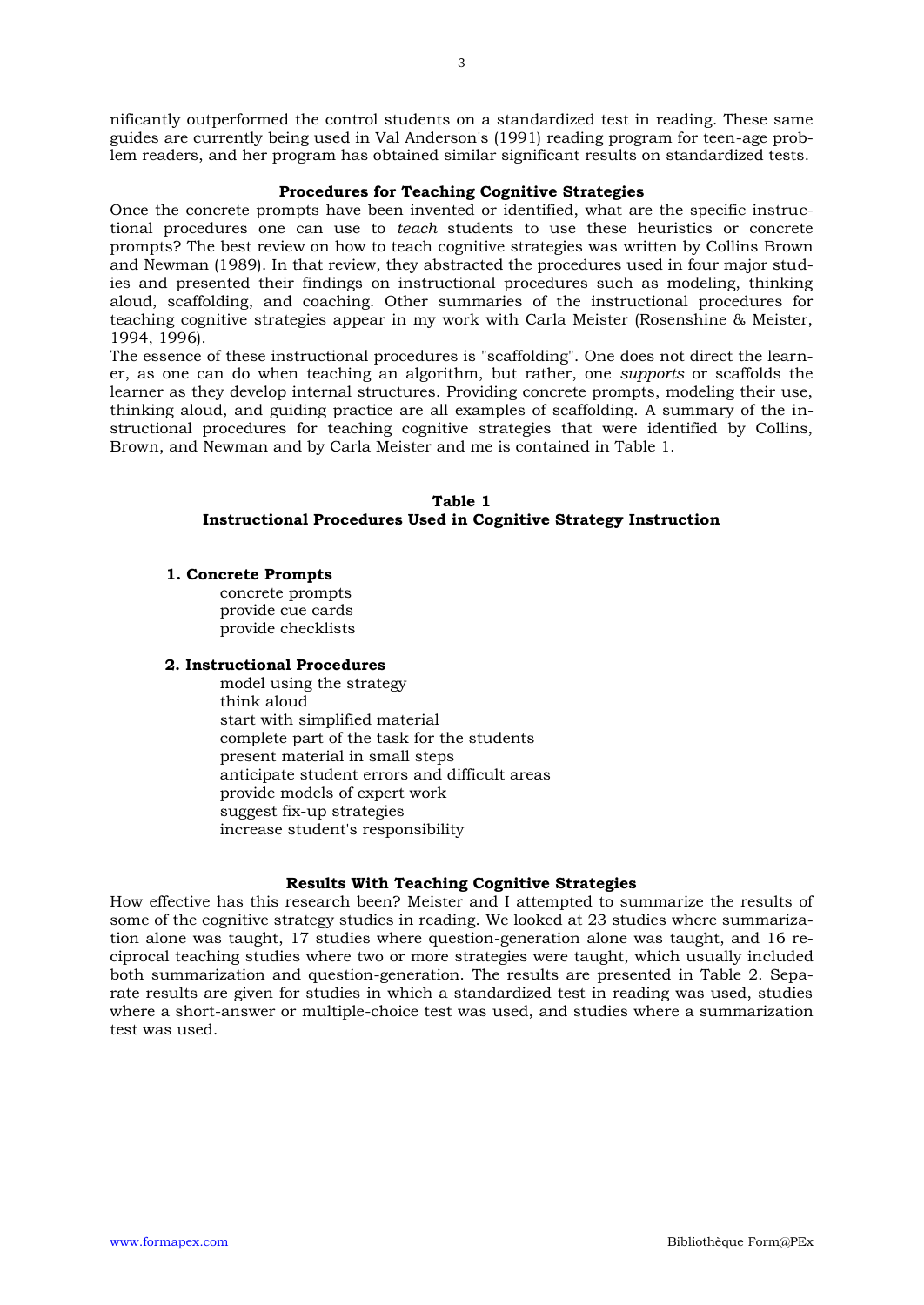| Cognitive strategy that was taught                                                 | Standardized-<br>test | Experimenter-developed test |               |
|------------------------------------------------------------------------------------|-----------------------|-----------------------------|---------------|
|                                                                                    |                       | Short-answer                | Summarization |
|                                                                                    |                       | test                        | test          |
| (1) Summarization only                                                             | .03(2)a               | $-.08(6)$                   | .83(10)       |
| (2) Question-generation only                                                       | .35(7)                | .70 (12)                    | .90(2)        |
| (3) Studies that taught two or more<br>strategies (Reciprocal teaching)            | .20(10)               | .98(7)                      | .85(5)        |
| (4) Studies with both a standardized<br>test and an experimenter-developed<br>test | .55(9)                | .85(4)                      | .85(7)        |
| a: Number of studies used to compute median effect size                            |                       |                             |               |

**Table 2 Effect sizes for teaching two cognitive strategies in reading comprehension**

Overall, the studies had a median effect size of .82 when experimenter-developed comprehension tests were used. An effect size of .82 means that a student at the 50th percentile of the experimental group would have scored in the 80th percentile of the control group. When standardized tests were used, the median effect size was .32, which means that the average student in the 50th percentile of the experimental group would have scored in the 63rd percentile of the control group.

Alvermann and Moore (1991) summarized the cognitive strategy research for secondary school reading. But it is difficult to compare their results with ours because they did not separate studies in which cognitive strategies were taught from studies in which students were provided with aids such as advanced organizers. However, we should note that she reported significant results in 62 percent of the studies and mixed results (cases where the treatment was significant for one ability level or for one type of outcome measure) in another 12 percent of the studies.

# **Summing Up**

The research using cognitive strategies, from 1970-1990, has produced incredible results, results for which we as a profession can be justly proud.

1. We developed the idea of cognitive strategies for teaching those important educational tasks for which each step cannot be specified.

2. We developed and taught a series of concrete prompts, prompts that served to guide the learners while they developed appropriate internal structures. We developed specific prompts in a number of curriculum areas: reading, writing, mathematics, science, and study skills.

3. Most of these prompts were simply invented by the developers. But we also developed a technology for discovering new prompts. That is, we learned to take the procedures that were developed in the study of experts and novices and use these procedures to study experts in reading and then use the responses of experts to help develop new concrete prompts.

4. We developed and identified a series of instructional procedures that can be used to teach students to use these concrete prompts. These procedures fit the general description of scaffolds and include thinking aloud by the teacher, providing the learner with cue cards and checklists, starting with simplified tasks, and anticipating student errors and difficult areas. 5. We proved the validity of this approach through a series of experimental studies.

These five points represent an enormous accomplishment of which we can be justly proud.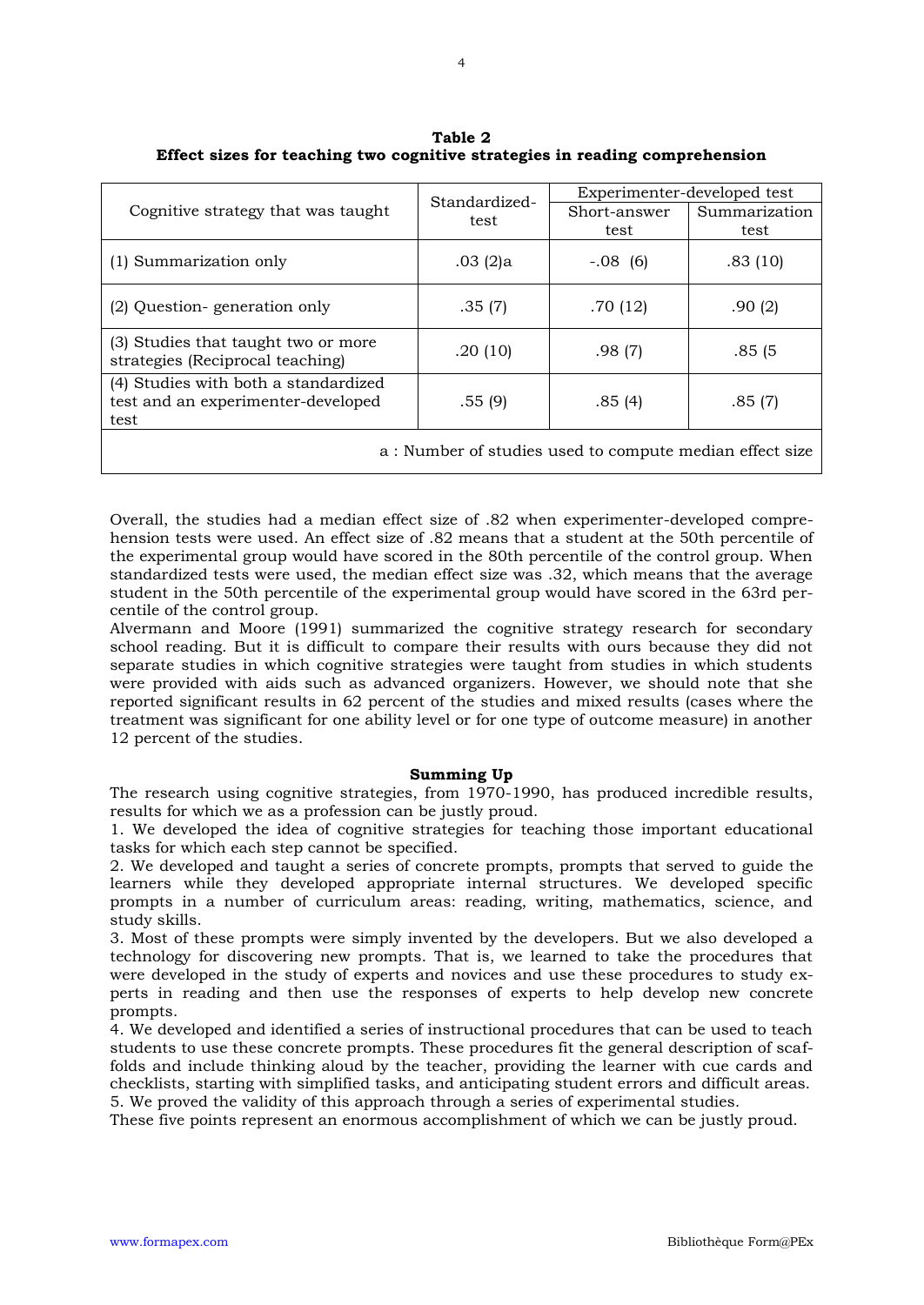# **Cognitive Strategy Instruction in Basals**

For this paper, Carla Meister and I looked at cognitive strategy instruction in the third grade level of three, current basals reading series: Open Court, Houghton-Mifflin, and MacMillan/McGraw Hill. Despite the statements from some members of last year's panel that they prefer that cognitive strategies be caught rather than taught, -- that is, that direct instruction be replaced by different forms of discovery learning, -- direct cognitive strategy instruction was alive -- and much improved -- in these three basals.

Evidence that cognitive strategy instruction is alive comes from looking at the strategies listed in the lengthy scope and sequence charts that each basal presented. The old favorites are still there. For example, The Houghton-Mifflin basal contained six "independent reading strategies" such as recognizing the main idea as well as seven "higher-level thinking" strategies such as summarizing and determining cause and effect.

But there have also been additions, and improvements. Today, Houghton-Mifflin also teaches students to construct "word webs" when learning vocabulary and to use concept charts for organizing expository material. The MacMillan/McGraw Hill third-grade basal not only contains the usual summarizing, and drawing conclusions, but also has eight "comprehension monitoring (fix-up) strategies" which included asking questions and rereading, as well as a strategy that focuses on teaching students to apply the concept of story elements to a narrative. For Open Court, the scope and sequence charts have also been modified to emphasize the use of these strategies in actual reading. Today, the basal teaches students to "sum up to check your understanding as you read". Question-asking is now "ask questions to check your understanding as you read," and "determine what is unclear." Thus, judging by the current editions of these three basal reading series, a focus on cognitive strategies is alive and improved.

The quality of the cognitive strategy *instruction* in the basals is also much improved compared to 15 years ago. The instructional portion of the Houghton-Mifflin third grade basal is now labeled "instructional support". In the instructional support sections, there was explicit provision for labeling and providing for teacher modeling, thinking aloud by the teacher, checking for understanding, and independent practice and these activities were repeated, for the different strategies, throughout the basal.

We also saw a new emphasis on *application*. In the Houghton-Mifflin basal, after the cognitive strategies of summarization or predicting were taught, the strategies were then applied to the next story. The MacMillan/McGraw Hill basals were consistently focused on applying the strategies to the basal stories. The Open Court series provided each readers with sheets that contained specific prompts in the form of "ask yourself" questions for setting goals, responding to the text, checking understanding, and clarifying unfamiliar words and passages, prompts that are applied to the stories.

In sum, each of these basals is an improvement over the past, and reflects and applies the cognitive strategy research of the past 25 years.

If I had my druthers, I would combine the strategy selection and concrete prompts of the Open Court series with the instruction of the Houghton-Mifflin series and the application of the Open Court and the MacMillan/McGraw Hill basals. But each of these basals represents a thoughtful job.

# **The Future**

*1. Should cognitive strategies be taught in school?* We have 20 years of highly successful research on the development and teaching cognitive strategies. The three basal series we inspected reflect this research. Cognitive strategies are being taught in schools today, and I believe we should continue to do so.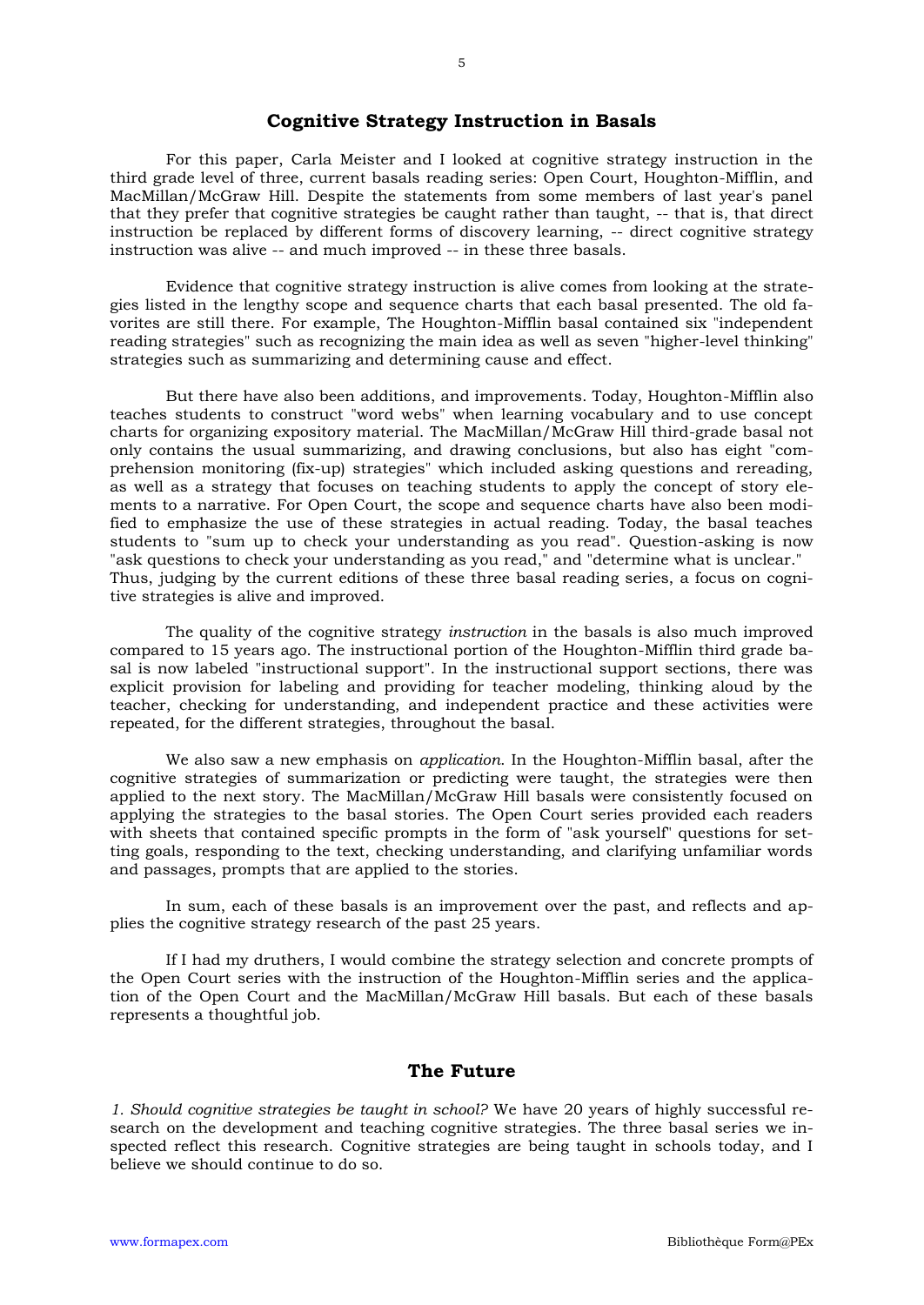I believe this decision should be based on the research findings. Those cognitive strategies that have the best support should be taught in schools. Thus, based on the existing research, one would recommend that, in reading, the cognitive strategy of question-generation should be taught. For all expository reading, one would recommend that a study skill strategy that focused on organizing and processing the material should be taught.

The evidence to date has shown that students of all abilities, even high-achieving students, have benefited from being taught these cognitive strategies.

The evidence, to date, based on the studies, supports the teacher-led format used in most of these studies. The evidence does not support teaching the strategy only as the need arises, or only when the "teachable moment" arises, or using an on-the-spot instructional approach.

As an example, the evidence from the reciprocal teaching studies shows that the format that began with teacher-led instruction in cognitive strategies yielded larger effect sizes than the format where the cognitive strategies were taught in the context of practice.

#### *3. How should these strategies be taught?*

The cognitive strategy research is very clear in support of explicit, teacher-led instruction in cognitive strategies.

#### **Future instructional research**

But even within the teacher-led, cognitive strategy, there remain a good number of interesting instructional questions. These include the following:

- *Identifying the strategies that experts use.* Combining the cognitive strategy research with the study of the processing of experts would appear to be a very powerful idea. Excellent examples include a study in physics by Larkin and Reif in 1976 (!) and the Bereiter and Bird study, where the strategies of experts were first identified and then taught to novices with good success. Val Anderson's program in reading is also built upon the results of the Bereiter and Bird study. I wish we did more study of experts and then attempted to incorporate these findings into cognitive strategy instruction.
- *Which concrete prompts should be used?* Even if one has decided, for example, to teach the cognitive strategy of question-generation, a number of fascinating instructional questions remain. Which, of a number of prompts, does one use? Does one provide the "who," "what," "where", prompts, or Alison King's question stems, or Val Anderson's general questions? In the single study on this topic (King & Rosenshine, 1996) students who were provided with King's prompts did better on the achievement tests than did students who were provided with the "who", "what" prompt.

Similarly, there are a number of different prompts that have been developed for teaching summarization or writing. I believe it is worthwhile to study which prompts are most effective, for which learners, and why.

*Which of the scaffolds and instructional procedures are most important for teaching the cognitive strategy?* The concept of scaffolds is a major instructional contribution, and the idea can be studied and expanded. Which scaffolds are most useful, and why? Is the guided practice component best placed within the traditional teacher-led setting or within a reciprocal teaching setting? To date, studies using each format yielded the same effect sizes when the cognitive strategy of question-generation was taught.

*How do strategies achieve their effects?*

# **Criticisms of cognitive strategy research**

Despite the impressive results, cognitive strategy research and findings has been criticized as being out of step with "new conceptions of the learner." This reminds me of the story where the senior professor says "Your idea may be fine in practice, but it will never work in theory". ?

I have a pragmatic, perhaps Midwestern approach to education. I search for what works, and I believe that results count. And I'm reluctant to discard what works unless, in true American fashion, I'm shown something that is bigger, better, and faster.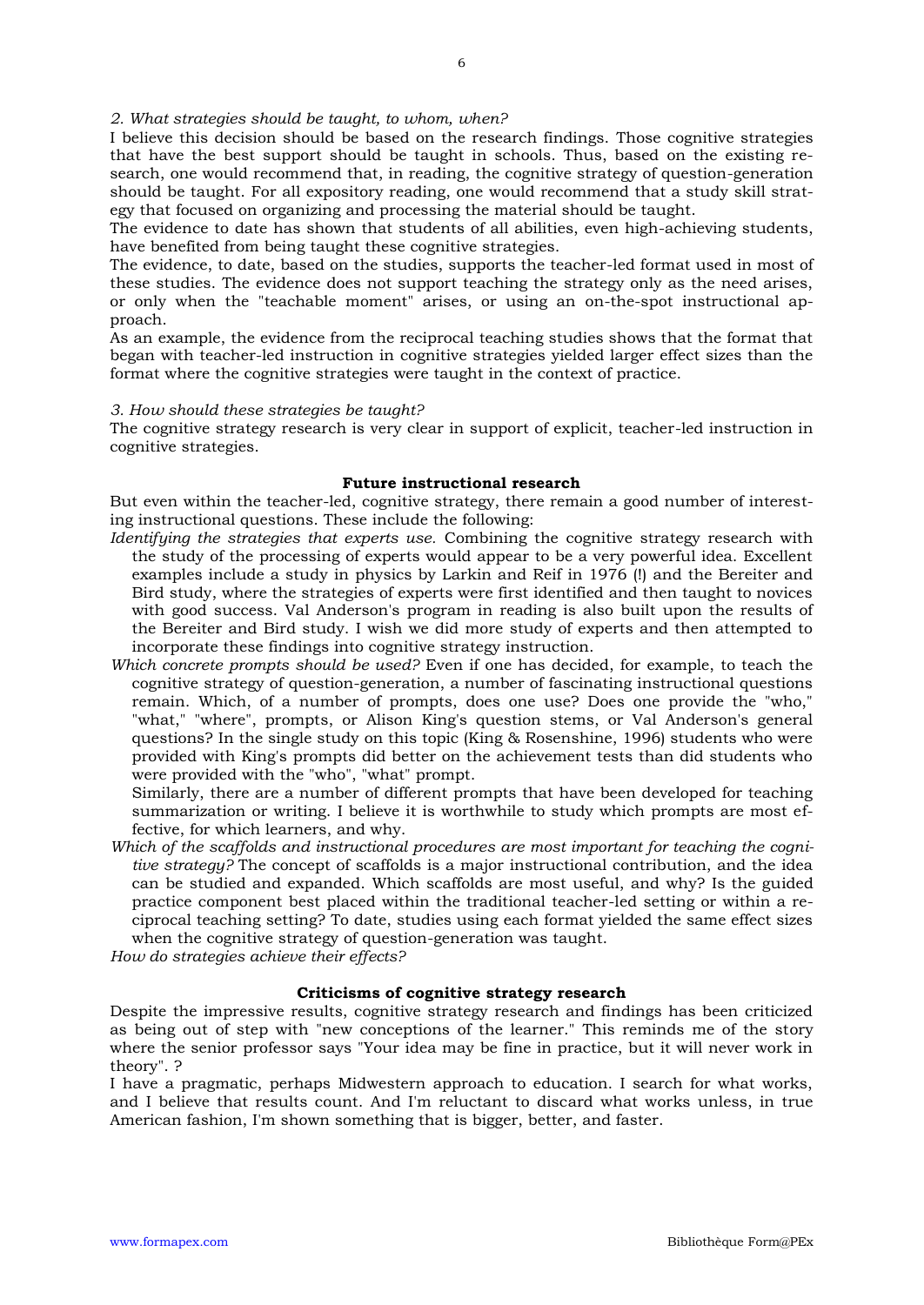#### **New Conceptions of the Learner (Again)**

When the results of the cognitive strategy research were reported in the 1980's, the results were frequently given the lofty title of "Thinking and Learning Skills" (Segal, Chapman, & Glaser, 1995), and "The How of Learning (Weinstein & Underwood, 1995). It was said that these approaches stemmed from "a new conception of the learner," one in which learners used these strategies to construct their own knowledge.

In the 1990's, there was an even newer conception of the learner, an even newer conception of construction. This new conception that emphasizes learning by discovery and deemphasizes teacher-led instruction in cognitive strategies. Strategies, we are told, are better caught than taught.

This focus on discovery learning is reminiscent of William Heard Kilpatrick's project method of 1918, of the discovery learning of the 1950's and of the open classrooms of the 1970's. This shows how ardently we practice recycling in education. But although I place glass bottles and newspaper on the curb each Monday, I am reluctant to discard our tremendous accomplishments in cognitive strategy instruction. Results still count, and cognitive strategy research has produced results and a technology for future research and application.

To those who would discard teacher-led cognitive strategy instruction for discovery learning, I have a simple quote from a recent movie, modified slightly to fit education:

"Show me the data!"

"Show -- me -- the data!"

#### **Table 3 Accomplishments of Cognitive Strategy Research**

1. Cognitive strategies represent an approach for teaching those important educational tasks for which each step cannot be specified.

2. The major component is the concrete prompt, prompts that served as a heuristic to guide the learners while they developed appropriate internal structures.

3. Most of these prompts were simply invented by the developers. But we also developed a technology for discovering new prompts by studying the processing of experts.

4. We have developed and identified a series of instructional procedures, called scaffolds that can be used to help students learn these cognitive strategies. These scaffolds include thinking aloud by the teacher and providing the learner with cue cards and checklists.

5. These instructional procedures have been used to develop cognitive strategies in reading, writing, mathematics, science, and study skills.

6. We proved the validity of this approach through a series of experimental studies.